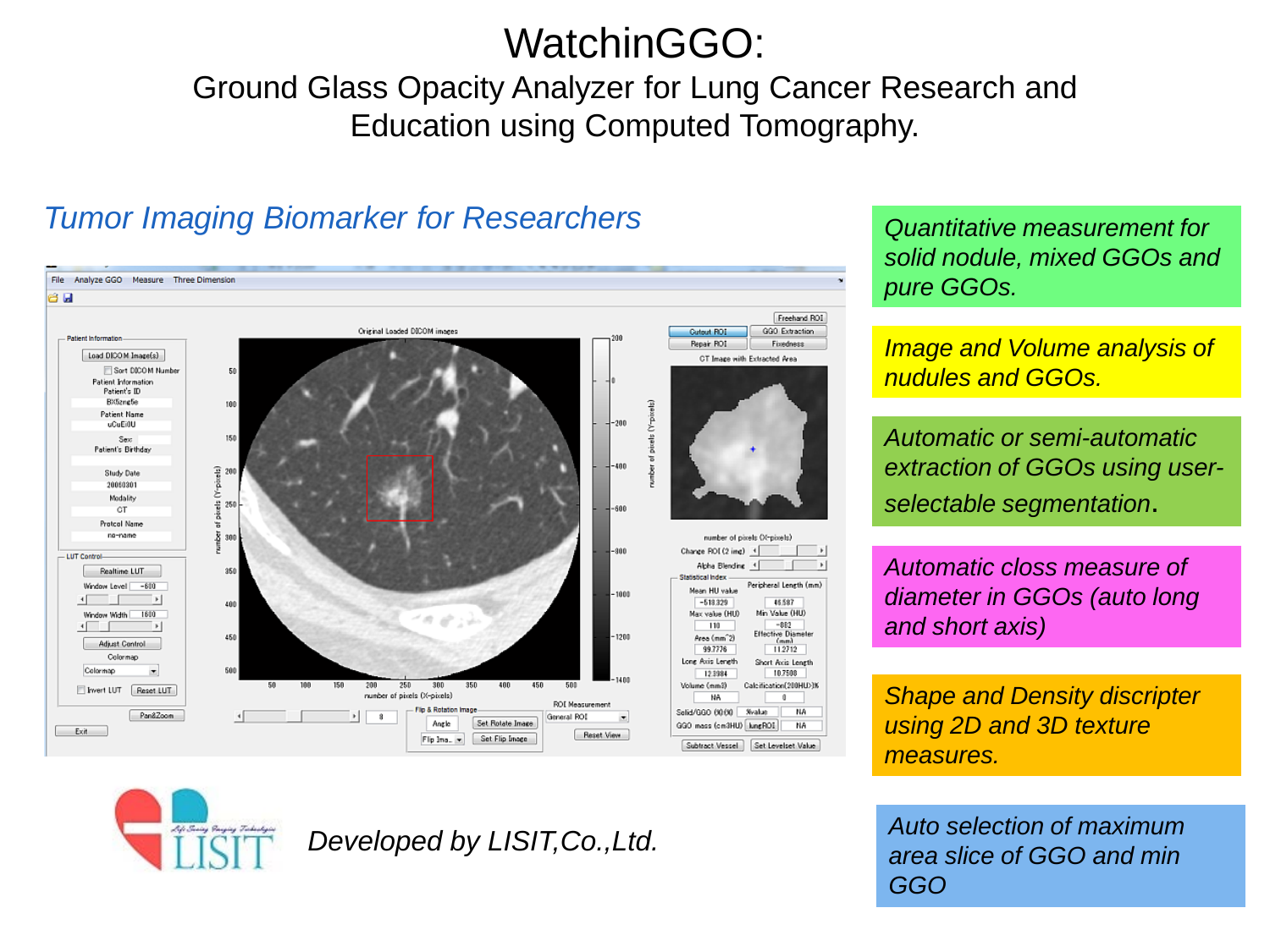# WatchinGGO:

Ground Glass Opacity Analyzer for Lung Cancer Research and Education using Computed Tomography.



*Automatic closs measure of diameter in GGOs (long and short axis) and shape curves show the dregree of complex of tumor shape.*





CT Image with Color mapping





*Quantitative density analysis for solid nodule, mixed GGOs and pure GGOs.*

*Three dimensional volume histogram for each images, VOI, GGOs.*











*subtract solid or vessels. Percent rate between pure GGOs and solid parts*





*Developed by LISIT,Co.,Ltd. GGO mass index http://www.lisit.jp*